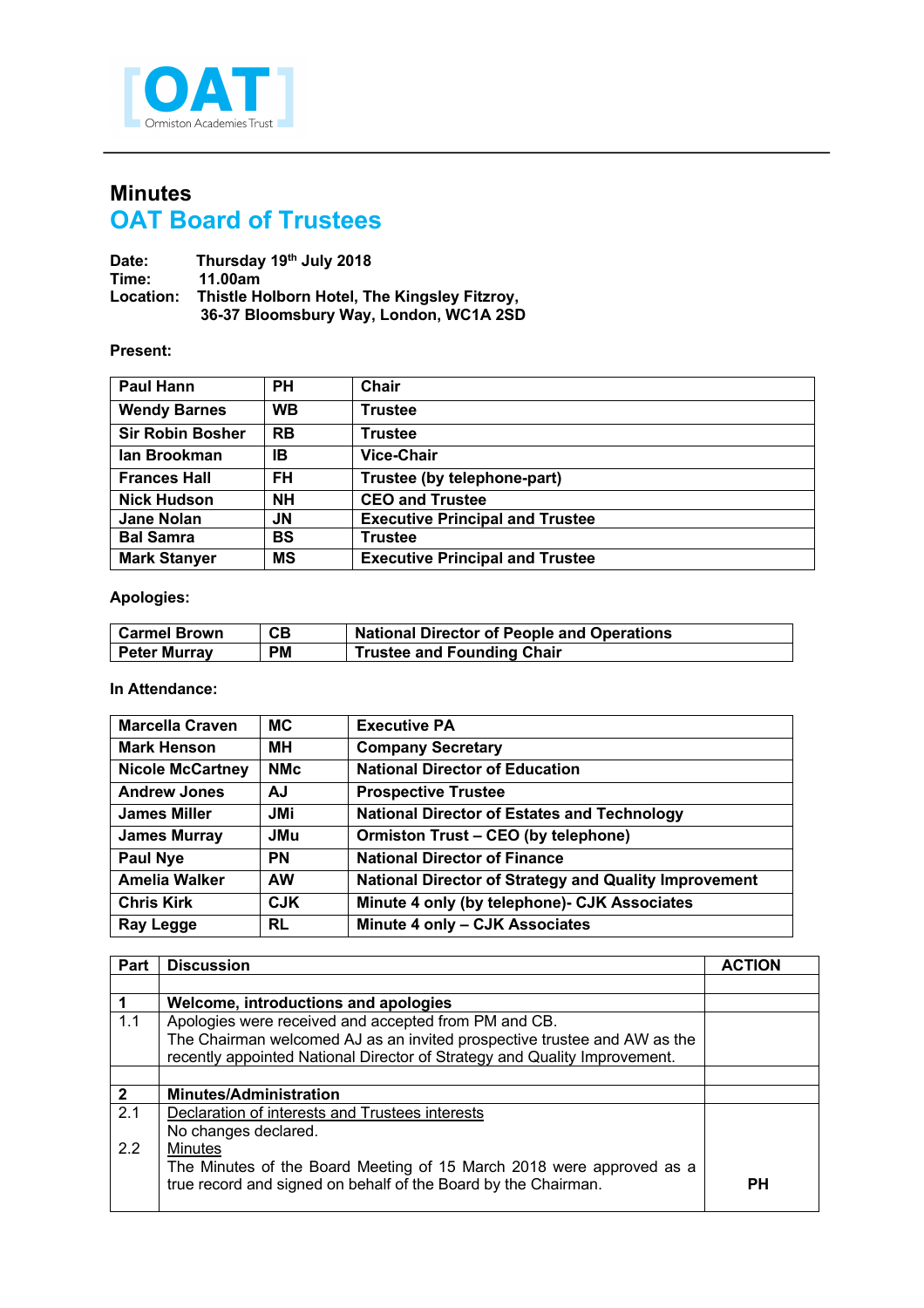

| 2.3 | <b>Matters Arising</b>                                                                                                                                                                                                                                                                                                                                                                                                                                                                                                                                                                                                                                                                                                                                                                                                                              |              |
|-----|-----------------------------------------------------------------------------------------------------------------------------------------------------------------------------------------------------------------------------------------------------------------------------------------------------------------------------------------------------------------------------------------------------------------------------------------------------------------------------------------------------------------------------------------------------------------------------------------------------------------------------------------------------------------------------------------------------------------------------------------------------------------------------------------------------------------------------------------------------|--------------|
|     | 5.1 Thomas Wolsey - additional support<br>NMc confirmed that additional special school support was being delivered                                                                                                                                                                                                                                                                                                                                                                                                                                                                                                                                                                                                                                                                                                                                  |              |
|     | via external consultants.                                                                                                                                                                                                                                                                                                                                                                                                                                                                                                                                                                                                                                                                                                                                                                                                                           |              |
|     | 7.2 Due Diligence Process                                                                                                                                                                                                                                                                                                                                                                                                                                                                                                                                                                                                                                                                                                                                                                                                                           |              |
|     | IB confirmed that academy conversions were now presented to the FOR<br>Committee prior to Board formal requests.                                                                                                                                                                                                                                                                                                                                                                                                                                                                                                                                                                                                                                                                                                                                    |              |
|     | All other matters arising had been actioned, delegated to Committees or<br>formed part of the meeting's agenda.                                                                                                                                                                                                                                                                                                                                                                                                                                                                                                                                                                                                                                                                                                                                     |              |
| 3   | <b>Strategic Priorities</b>                                                                                                                                                                                                                                                                                                                                                                                                                                                                                                                                                                                                                                                                                                                                                                                                                         |              |
| 3.1 | AW presented draft principles and timescales for establishing a three-five<br>year strategy, highlighting the preliminary nature given her recent arrival and<br>noting that the process would evolve as discussions and consultation<br>continued. It aimed to provide a high level strategic framework with<br>education at the core of thinking.                                                                                                                                                                                                                                                                                                                                                                                                                                                                                                 |              |
|     | The process would include the formation of six plans (curriculum and<br>pedagogy/shape and distribution/finance/people/delivery/national and local<br>contribution) aligned with OAT's Operating Model and supported by the<br>development of data and information to provide metrics to assess progress<br>against objectives.                                                                                                                                                                                                                                                                                                                                                                                                                                                                                                                     |              |
|     | Discussion included the use of existing workstreams and processes;<br>terminology; bringing focus to priorities; the importance of pace in delivering<br>improvements in standards; the criticality of financing for the delivery of<br>resources and talent to deliver change; the ambitious timescales and timing<br>of launching the output; the level of consultation and importance to have<br>Principals' support; the over-riding need for alignment with the Operating<br>Model once finalised.                                                                                                                                                                                                                                                                                                                                             |              |
|     | PH concluded the discussions noting that the Board was in broad agreement<br>but would need further input at its December Board meeting and that the<br>Board Committees were available for providing feedback in the interim.                                                                                                                                                                                                                                                                                                                                                                                                                                                                                                                                                                                                                      | <b>AW/NH</b> |
| 3.2 | NH summarised the outcome of recent discussions with the DfE in regard to<br>future development with parameters for growth consistent with previous<br>Board discussions formally agreed with the DfE. NH would circulate the<br>parameters to the trustees for information.                                                                                                                                                                                                                                                                                                                                                                                                                                                                                                                                                                        | <b>NH</b>    |
| 4   | OAT Operating Model (R Legge/C Kirk in attendance by phone)                                                                                                                                                                                                                                                                                                                                                                                                                                                                                                                                                                                                                                                                                                                                                                                         |              |
| 4.1 | RL introduced the work undertaken by CJK Associates to appraise OAT's<br>current operating model and make recommendations for future design<br>options. The purpose of today's presentation was to secure Board<br>endorsement of the design principles and preferred operating model and<br>agree future work direction.<br>RL summarised the work's objectives and approach; its assessment of<br>current strengths and weaknesses from surveys and workshops from an<br>educational and operational perspective; potential issues and solutions; the<br>seven design principles discussed and agreed with the Executive; operating<br>model options and reasons for the preferred "OAT Education Programmes"<br>model with operational partnerships; and suggested next steps for<br>progressing and refining the operating model in the Autumn. |              |
|     | Discussion included the role and resourcing of educational leads; Regional<br>Director and Executive Principals' roles and accountabilities; the need for                                                                                                                                                                                                                                                                                                                                                                                                                                                                                                                                                                                                                                                                                           |              |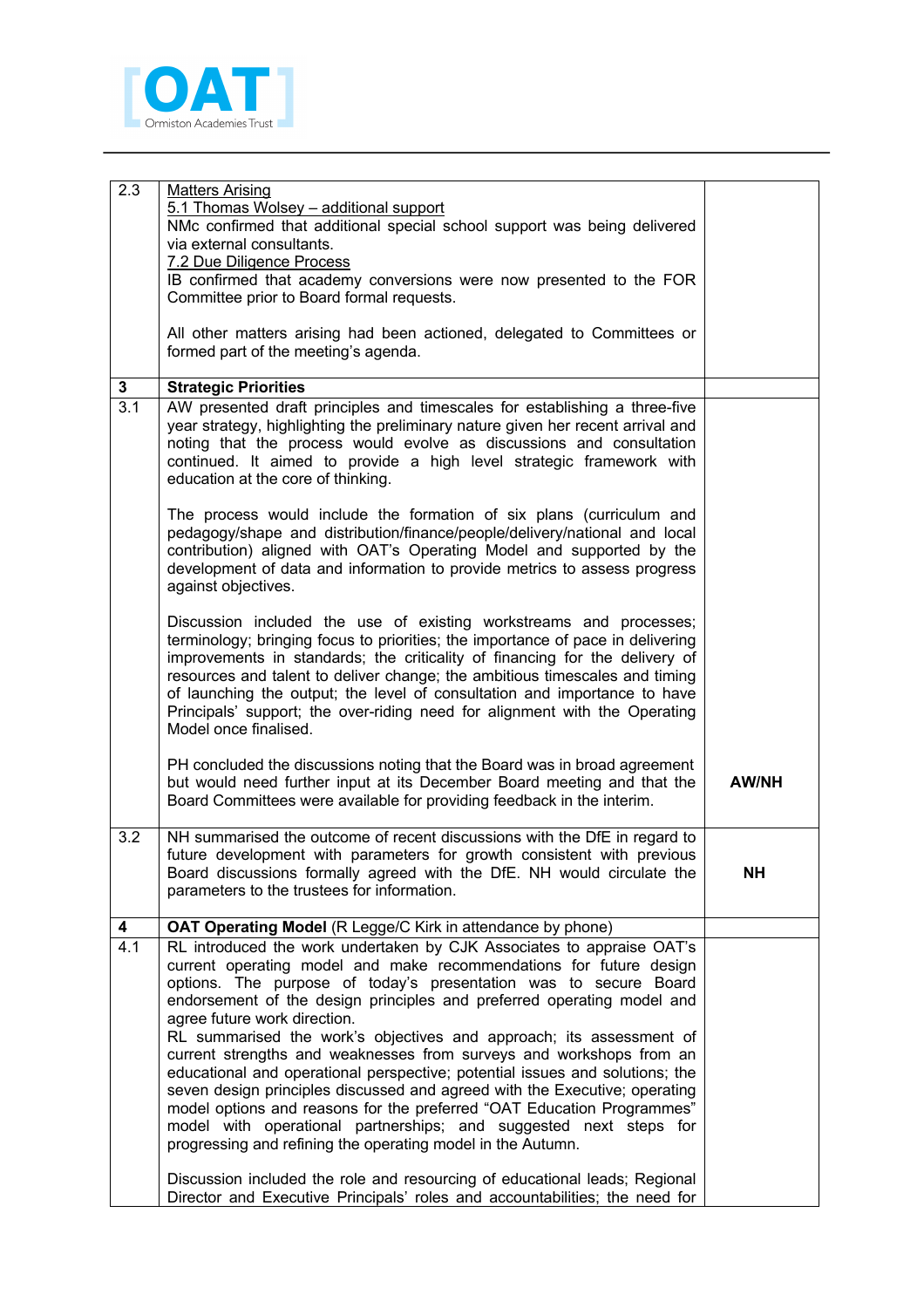

|                  | financial appraisal and cost of change to ensure affordability; additional initial<br>reviews of operational functions and cost base; the need to keep other<br>options open should the preferred model prove unaffordable; a comparison<br>of the model to other MATs; secondary v primary bias to the model;<br>geographical barriers; and the importance of clear metrics for monitoring and<br>alignment of the model with the strategy discussions.<br>Areas suggested for inclusion or clearer articulation in the design principles<br>included local community involvement; clear line of sight of the governance<br>model from pupil to Trustee board; and innovation.<br>In concluding, PH confirmed the Board's general agreement with the design<br>principles subject to the above comments and suggestions, and reliant on<br>the costing implications and alignment to the developing strategy work. | NΗ        |
|------------------|---------------------------------------------------------------------------------------------------------------------------------------------------------------------------------------------------------------------------------------------------------------------------------------------------------------------------------------------------------------------------------------------------------------------------------------------------------------------------------------------------------------------------------------------------------------------------------------------------------------------------------------------------------------------------------------------------------------------------------------------------------------------------------------------------------------------------------------------------------------------------------------------------------------------|-----------|
| 5                | <b>School Improvement Update</b>                                                                                                                                                                                                                                                                                                                                                                                                                                                                                                                                                                                                                                                                                                                                                                                                                                                                                    |           |
| $\overline{5.1}$ | NMc summarised key activities and developments since the last meeting<br>including systems reporting improvements; curriculum vision for each stage<br>of education to be taken forward by AW; Ofsted activity; school improvement<br>bids; CPD and network group progress; recent principal appointments;<br>awards received highlighting JN's award as TES Headteacher of the Year;<br>and enrichment activities for information including the #iwill joint grant of<br>£2m.                                                                                                                                                                                                                                                                                                                                                                                                                                      |           |
|                  | Discussion included the RAG rating/SOAP data which continued to develop<br>and refine and the recognition that RAG criteria should be objective and<br>transparent to ensure consistency in assessment and credibility with<br>Principals.                                                                                                                                                                                                                                                                                                                                                                                                                                                                                                                                                                                                                                                                          |           |
| 6                | <b>Financial Oversight &amp; Risk Committee Update</b>                                                                                                                                                                                                                                                                                                                                                                                                                                                                                                                                                                                                                                                                                                                                                                                                                                                              |           |
| 6.1              | Budget 2018/19 - 20/21<br>PN summarised the Trust draft budget for 2018/19 and subsequent two<br>years which had been reviewed by the FOR Committee noting the<br>requirement to now submit three-year plans to ESFA and its guidance on<br>reserves of holding c3-5% of Income.<br>PN then outlined the process and expectations set for academies when<br>setting their budgets and reported that the majority of schools had achieved<br>this and explained the reasons driving non-achievement at a small number<br>of academies and explaining the impact of first year lack of funding for<br>increased pupil numbers.<br>Discussion included the assumptions and sensitivities in the budget for staff                                                                                                                                                                                                       |           |
|                  | increases given public sector expectations; saving expectations from<br>recruitment phasing; operating model potential impacts; and deferred income<br>treatment and impact further to the auditor's recommendations.<br>After discussion, the Board approved:                                                                                                                                                                                                                                                                                                                                                                                                                                                                                                                                                                                                                                                      |           |
|                  | a) the RSM recommended change in accounting policy for deferred                                                                                                                                                                                                                                                                                                                                                                                                                                                                                                                                                                                                                                                                                                                                                                                                                                                     | <b>PN</b> |
|                  | income; and<br>The 2018/19 Budget as presented, subject to agreed phasing<br>b)<br>changes in 19/20 and 20/21                                                                                                                                                                                                                                                                                                                                                                                                                                                                                                                                                                                                                                                                                                                                                                                                       | <b>PN</b> |
| 6.2              | Reserves and GAG funding                                                                                                                                                                                                                                                                                                                                                                                                                                                                                                                                                                                                                                                                                                                                                                                                                                                                                            |           |
|                  | PN outlined the background to the DfE drive to encourage MATs to pool                                                                                                                                                                                                                                                                                                                                                                                                                                                                                                                                                                                                                                                                                                                                                                                                                                               |           |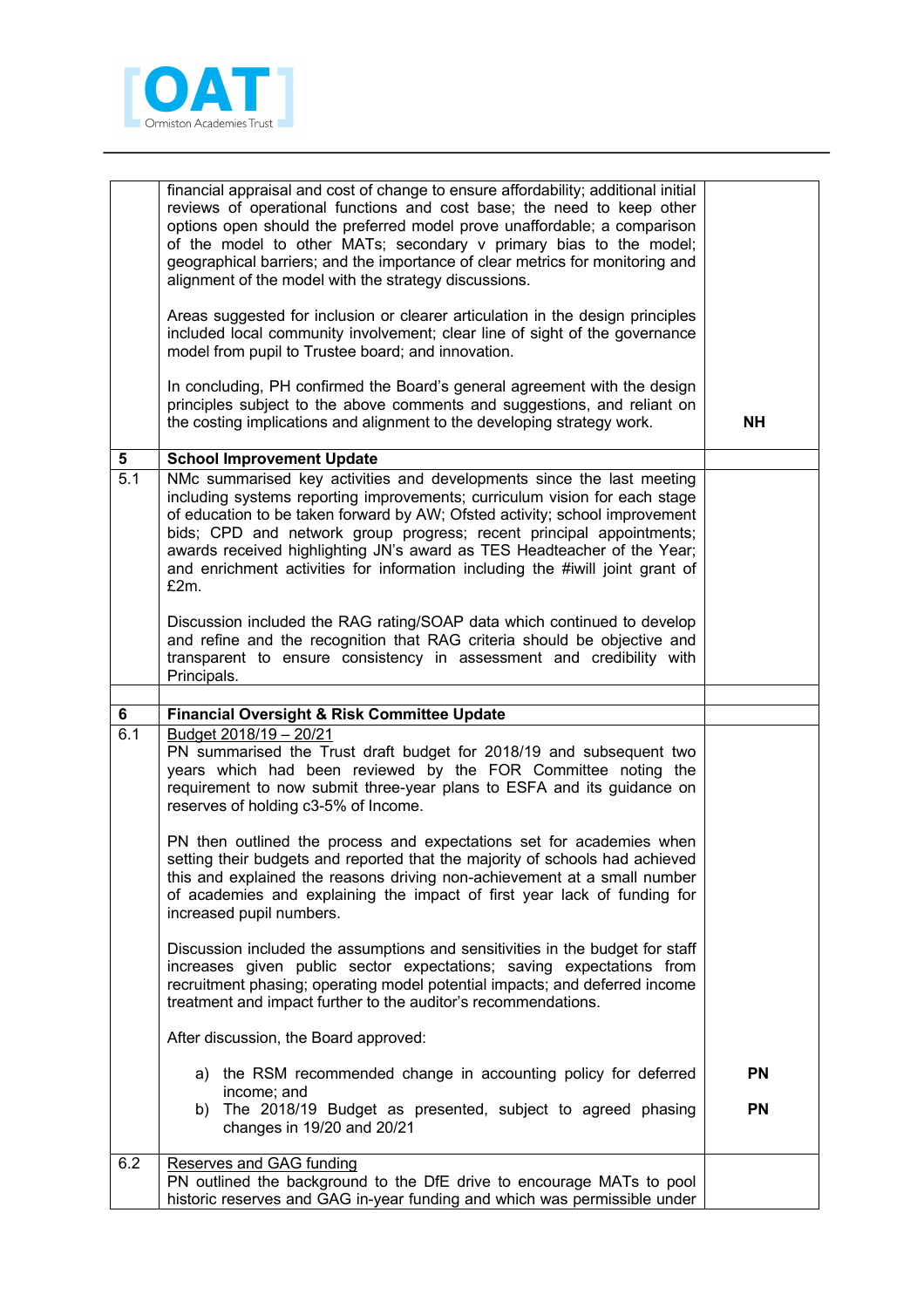

|                  | the current master funding agreement.                                                                                                                                                                                                                                                                                                                                                                                                                                                                                                                             |           |
|------------------|-------------------------------------------------------------------------------------------------------------------------------------------------------------------------------------------------------------------------------------------------------------------------------------------------------------------------------------------------------------------------------------------------------------------------------------------------------------------------------------------------------------------------------------------------------------------|-----------|
|                  |                                                                                                                                                                                                                                                                                                                                                                                                                                                                                                                                                                   |           |
|                  | Discussion included the need to ensure academies/Principals remain<br>motivated; academy accountability; sustainable funding; and trust principles.                                                                                                                                                                                                                                                                                                                                                                                                               |           |
|                  | It was agreed that further consideration of the matters would continue with<br>the FOR committee and be brought back to the Board with a<br>recommendation in December.                                                                                                                                                                                                                                                                                                                                                                                           | <b>PN</b> |
| 6.3              | Other matters<br>PN briefly noted other matters distributed to the trustees for information<br>including the management accounts; the risk register reviewed regularly by<br>the Executive and at each FOR committee meeting; and emerging issues<br>circulated to the trustees for information.                                                                                                                                                                                                                                                                  |           |
| $\overline{7}$   | <b>Estates &amp; Technology Update</b>                                                                                                                                                                                                                                                                                                                                                                                                                                                                                                                            |           |
| $\overline{7.1}$ | JM briefly outlined the various developments in Estates and Technology<br>including estates management; capital programmes; data protection<br>(GDPR); procurement and the development of an in-house Board document<br>storage portal.                                                                                                                                                                                                                                                                                                                           |           |
|                  | JM highlighted the introduction of the new Board portal to replace Diligent<br>which would be trialled for the Board's September meeting and trustees<br>contacted accordingly; and an IT update in response to Mazars recent<br>internal audit report following its visit to 5 academies and Head office.                                                                                                                                                                                                                                                        | JM        |
| 8                | <b>Academies development</b>                                                                                                                                                                                                                                                                                                                                                                                                                                                                                                                                      |           |
| 8.1              | JM updated the Board on the status of various potential academies in<br>development.                                                                                                                                                                                                                                                                                                                                                                                                                                                                              |           |
| 8.2              | Approval of the conversion of Broadland High School<br>Having carefully considered the outcome of the due diligence process, and<br>following receipt of the consent of the Secretary of State, via an Academy<br>Order, the directors considered that it was in OAT's best interests (and in<br>furtherance of the charitable objects) to approve the conversion of Broadland<br>High School (to be known as Broadland High Ormiston Academy) (the<br>"Academy") to OAT (the "conversion"), with effect from 1 August 2018 or<br>as soon as possible thereafter. |           |
|                  | In making this decision, the directors have considered their equality duty and<br>have concluded that the decision to enter into the conversion is unlikely to<br>affect disproportionately any particular person or group who share protected<br>characteristics.<br>The Directors therefore resolved to authorise Nick Hudson/Paul Hann to<br>enter on the board's behalf into the documents required to effect the<br>conversion, including but not limited to:                                                                                                |           |
|                  | 1. Adoption of the new Master Funding Agreement model                                                                                                                                                                                                                                                                                                                                                                                                                                                                                                             |           |
|                  | <b>Supplemental Funding Agreement</b><br>2.                                                                                                                                                                                                                                                                                                                                                                                                                                                                                                                       |           |
|                  | <b>Commercial Transfer Agreement</b><br>3.                                                                                                                                                                                                                                                                                                                                                                                                                                                                                                                        |           |
|                  | 4.<br>Lease                                                                                                                                                                                                                                                                                                                                                                                                                                                                                                                                                       |           |
| 9                | <b>Committee Terms of Reference</b>                                                                                                                                                                                                                                                                                                                                                                                                                                                                                                                               |           |
| 9.1              | The Board considered and approved the revised terms of reference, as                                                                                                                                                                                                                                                                                                                                                                                                                                                                                              |           |
|                  | recommended for adoption by the respective committees, for its Audit, FOR,                                                                                                                                                                                                                                                                                                                                                                                                                                                                                        |           |